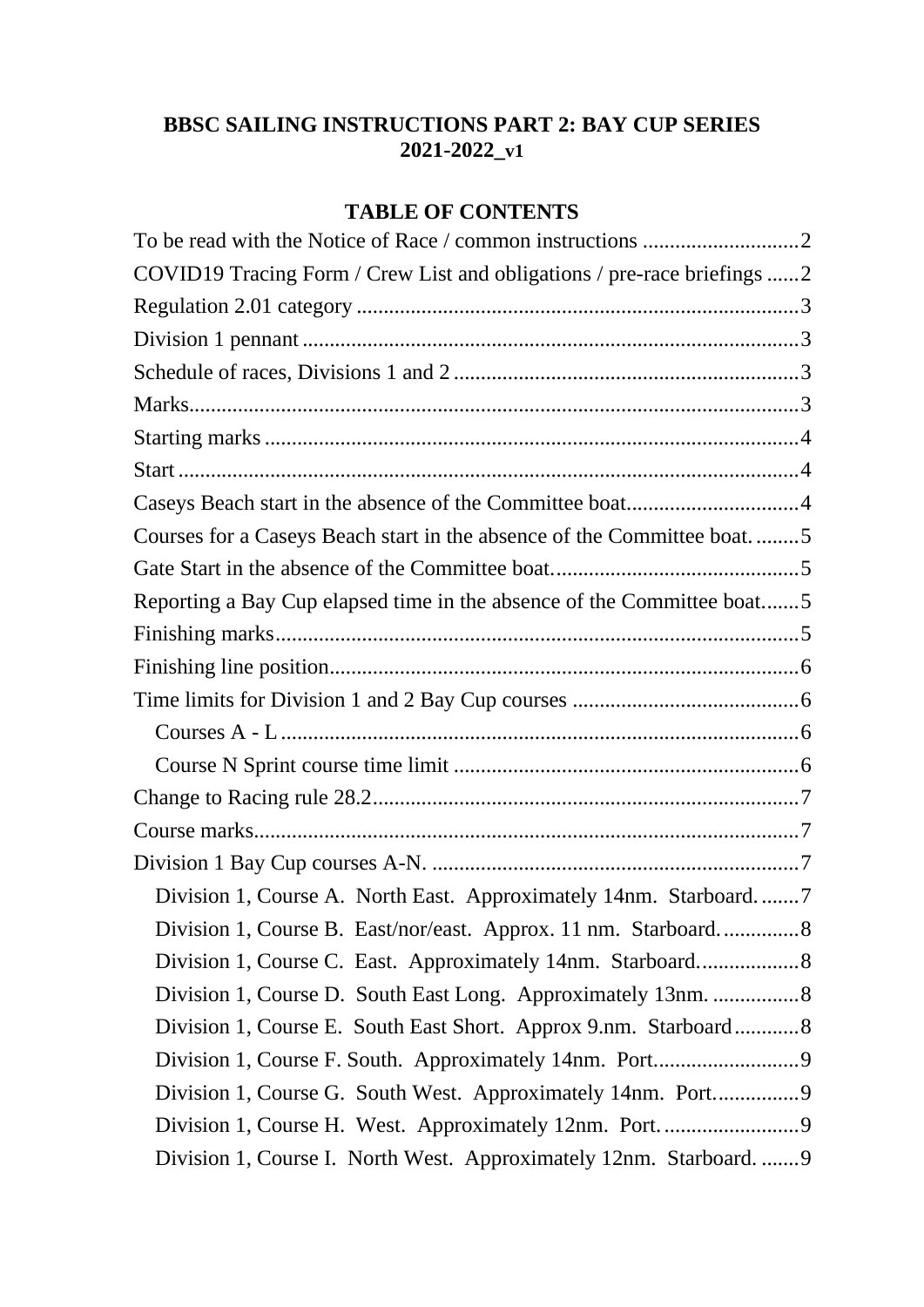| Division 1, Course J. North. Approximately 12nm. Starboard.  10      |
|----------------------------------------------------------------------|
| Division 1, Course K. Pentastar. Approximately 17nm. Port10          |
| Division 1, Course L. Heavy Weather 1. Approx. 10.3nm. Port10        |
| Division 1, Course M. Heavy Weather 2. Approx. 9.8nm. Port11         |
|                                                                      |
|                                                                      |
| Division 2, Course A. North East. Approximately 9nm. Starboard 14    |
| Division 2, Course B. East/nor/east. Approx. 11nm. Starboard14       |
| Division 2, Course C. East. Approximately 9nm. Starboard14           |
| Division 2, Course D. South East. Approximately 8nm. Starboard14     |
| Division 2, Course E. South East Short. Approx 8.nm. Starboard15     |
|                                                                      |
| Division 2, Course G. South West. Approximately 9nm. Port15          |
| Division 2, Course H. West. Approximately 8nm. Port.  15             |
| Division 2, Course I. North West. Approximately 10nm. Starboard.  15 |
| Division 2, Course J. North. Approximately 11nm. Starboard. 15       |
| Division 2, Course K. Pentastar. Approximately 17nm. Port 16         |
| Division 2, Course L. Heavy Weather 1. Approximately 10nm. Port16    |
| Division 2, Course M. Heavy Weather 2. Approximately 9nm. Port16     |
| Division 2, Course N. The Sprint Race. Approximately 3nm17           |
|                                                                      |

## <span id="page-1-0"></span>**To be read with the Notice of Race / common instructions**

- 1. These Bay Cup Series Sailing Instructions shall be read subject to and in conjunction with the **Club's** Keel, Trailable and Multihull:
	- (a) Notice of Race; and
	- (b) BBSC Sailing Instructions Part 1: Common Instructions.

### <span id="page-1-1"></span>**COVID19 Tracing Form / Crew List and obligations / pre-race briefings**

- 2. Attention is drawn to **clauses** in the Notice of Race under the headings:
	- (a) Mandatory electronic check-in; and
	- (b) Pre-race / pre-series briefings.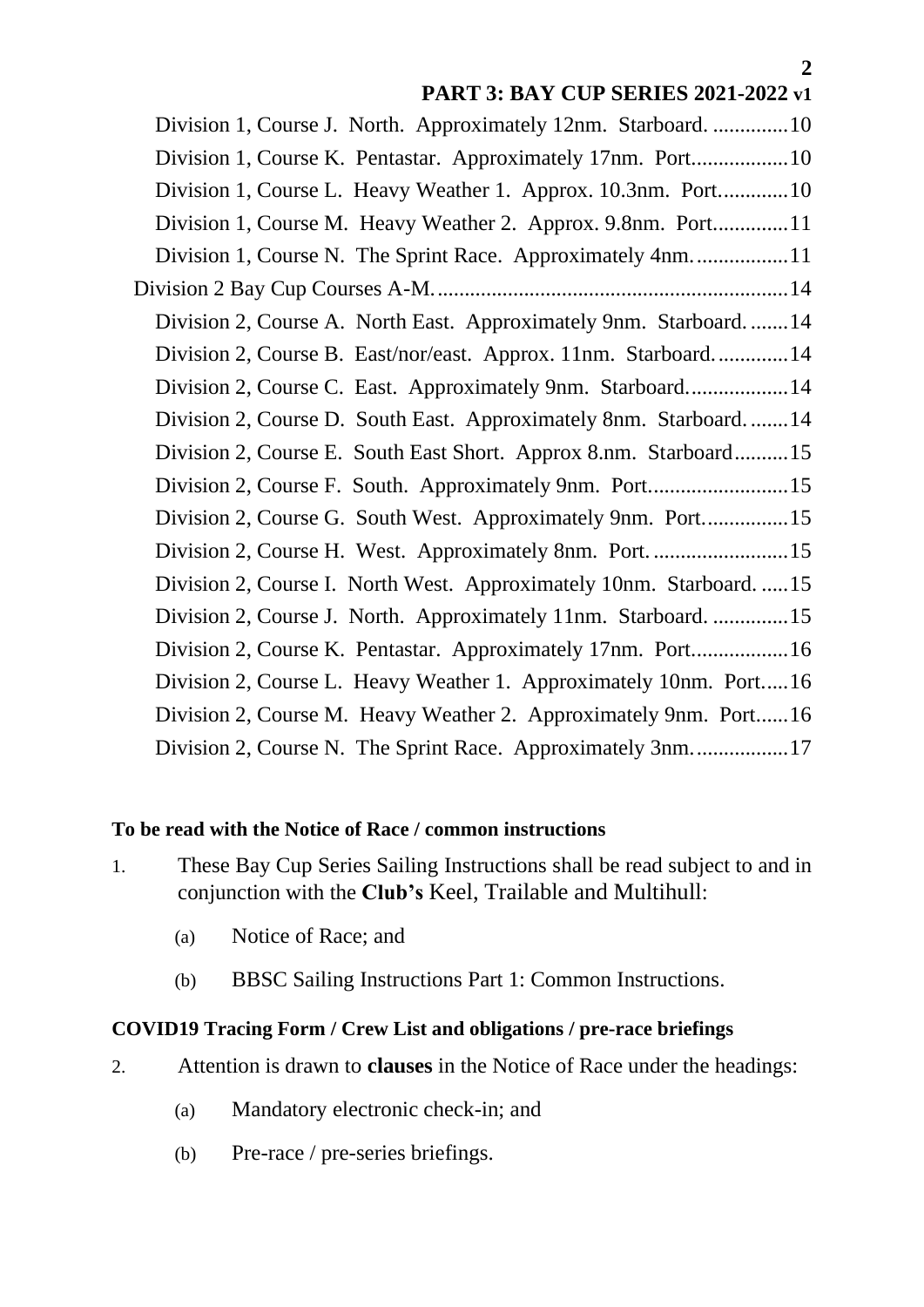A boat which does not comply with the requirements of those **clauses** may be scored DNS.

### <span id="page-2-0"></span>**Regulation 2.01 category**

### 3. The **Committee** has:

- (a) selected Category 7 as the category in **regulation** 2.01 as the category most suitable for a race in the Bay Cup Series; and
- (b) added to the requirements of Category 7, the requirements specified in the Notice of Race under the headings "Regulation 2.01 categories, racing areas, dates and pre-race briefings" / "Other Series and Races".

## <span id="page-2-1"></span>**Division 1 pennant**

- 4. A boat participating in a Division 1 Bay Cup shall display a blue pennant.
- 5. A boat that fails to comply with this requirement may be scored DNS.

## <span id="page-2-2"></span>**Schedule of races, Divisions 1 and 2**

- 6. A schedule of race dates, approximate start times, the finishing time and the **duty boat** for each race in the Bay Cup Series appears in the **Program**.
- 7. If a race in the Bay Cup Series is abandoned or postponed, it may be resailed on a date and at a time to be **posted**.

### <span id="page-2-3"></span>**Marks**

- 8. A course mark in the Bay Cup Series may be either a permanent mark or a laid mark.
- 9. There are seven permanent yellow marks. The number, name and approximate position of each permanent mark is as follows:

| N <sub>0</sub>   | <b>Name</b>             | Latitude             | Longitude            |
|------------------|-------------------------|----------------------|----------------------|
|                  | <b>Square Head</b>      | $35^0$ 42.882' South | $150^0$ 12.535' East |
| 2.               | Chain Bay               | $35^0$ 42.807' South | $150^0$ 14.680' East |
| 3.               | <b>Yellow Rock</b>      | $35^0$ 43.261' South | $150^0$ 15.593' East |
| 4.               | Tollgate                | $35^0$ 44.630' South | $150^0$ 15.370' East |
| 5.               | Wimbie                  | $35^0$ 45.487' South | $150^0$ 13.015' East |
| 6.               | Caseys Beach            | $35^0$ 43.979' South | $150^0$ 12.864' East |
| $\overline{7}$ . | Marine Park Middle Mark | $35^0$ 44.282' South | $150^0$ 14.750' East |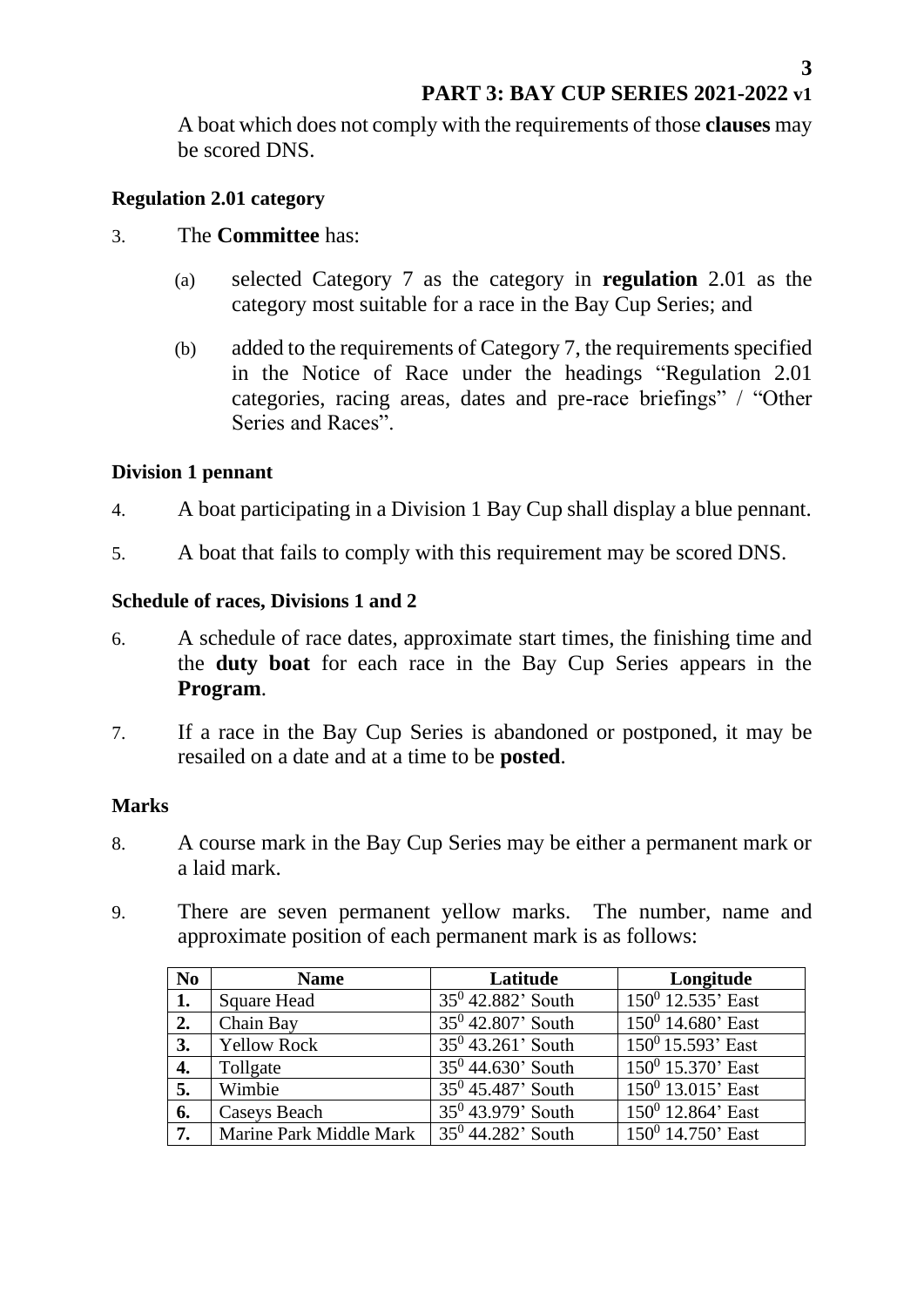- 10. If after the start of a race, a permanent mark is missing from the end of a leg of the course a boat is sailing, the boat shall complete the course by commencing the next leg as if the mark were in its approximate position. This changes rule 34.
- 11. A laid mark (other than a starting or finishing mark) may be a yellow, orange or pink inflatable mark or as described at the pre-race briefing.

### <span id="page-3-0"></span>**Starting marks**

12. Subject to the following **instruction** relating to a start in the absence of the **Committee boat** the starting marks will be the **Club** burgee, displayed on the flag mast of the **Committee boat**, and a mark displaying flag **O**.

### <span id="page-3-1"></span>**Start**

13. Subject to the following **instruction** relating to a start in the absence of the **Committee boat**, a race will be started using Racing rule 26 read substituting "Flag **Q**" for "Class flag". This changes Racing rule26.

## <span id="page-3-2"></span>**Caseys Beach start in the absence of the Committee boat.**

- 14. If the **Committee boat** is unavailable to start a race:
	- (a) at the pre-race briefing, a member of the **Committee** may:
		- (i) determine that the race shall be started at Caseys Beach; and
		- (ii) nominate a person to perform the role of **Race Officer** responsible for starting the race;
	- (b) the starting line shall be between the No 6: Caseys Beach mark and the Caseys Beach cardinal mark;
	- (c) the race shall be started using the following sound signals:

| <b>Minutes before starting</b><br>signal | Sound signal            | <b>Means</b>       |
|------------------------------------------|-------------------------|--------------------|
|                                          | $\overline{\rm l}$ One  | Warning signal     |
|                                          | One                     | Preparatory signal |
|                                          | $\blacksquare$ One long | One minute         |
|                                          | )ne                     | Starting signal    |

This changes Racing rule 26.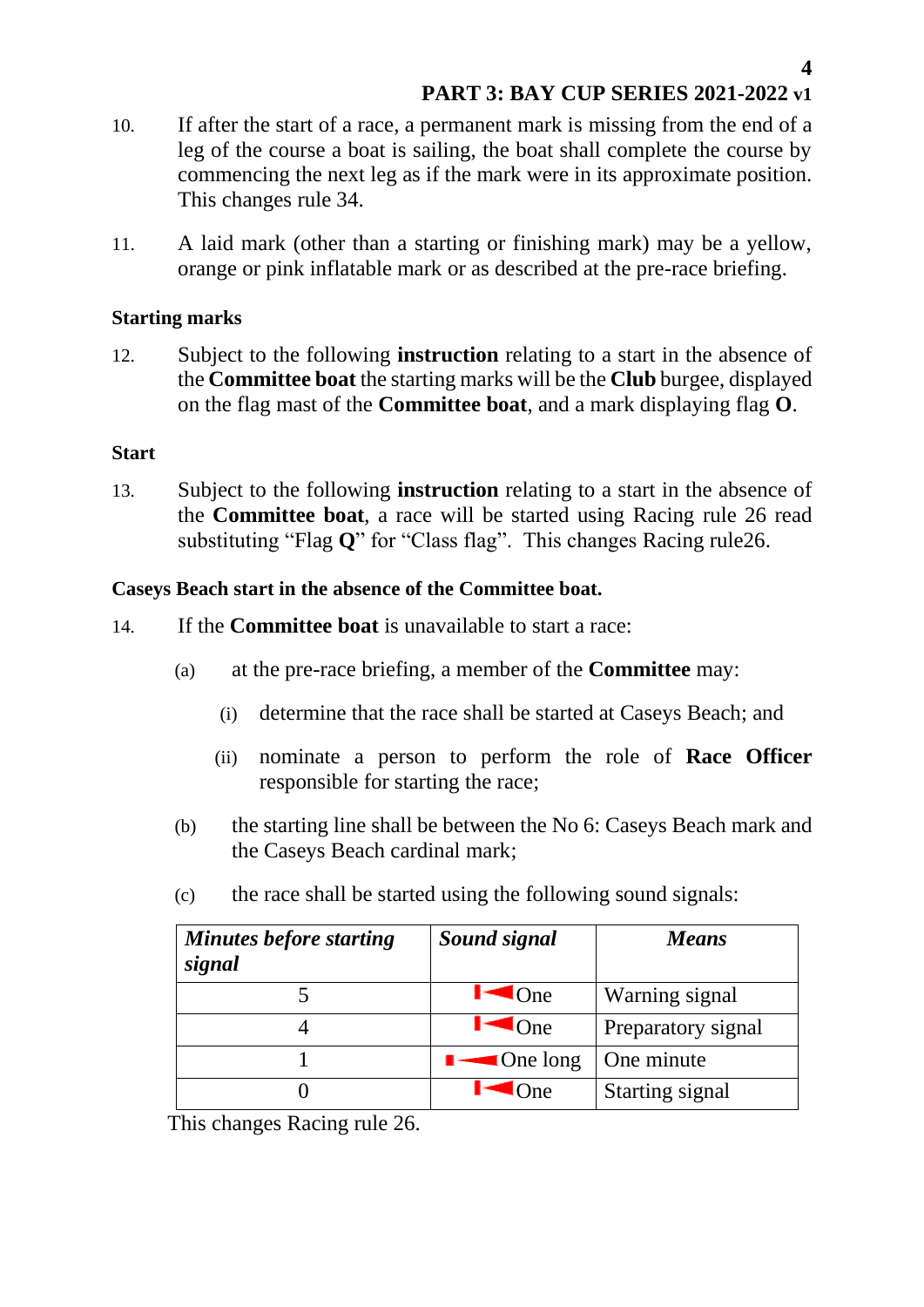## <span id="page-4-0"></span>**Courses for a Caseys Beach start in the absence of the Committee boat.**

15. When a race is to be a Caseys Beach start in the absence of the **Committee boat**, the **Race Officer** shall select the course to be sailed from the Division 1 and 2 Bay Cup courses A, B or L read by substituting "Finish: Between No 6 Caseys Beach mark and the Caseys Beach cardinal mark" for: "No 6. Caseys Beach. Finish: In the vicinity of Snapper Island."

### <span id="page-4-1"></span>**Gate Start in the absence of the Committee boat.**

- 16. If the **Committee** boat is unavailable to start a race, at the pre-race briefing a member of the **Committee** may determine that the race shall be a **Gate Start** (as detailed and illustrated in the Appendix to BBSC Sailing Instructions Part 1: Common Instructions) and nominate a competitor to perform the role of **Race Officer** and Gate Boat.
- 17. The nominated **Race Officer** shall select the course to be sailed from:
	- (a) Division 1 Bay Cup courses A, B G, K or L read by substituting "Finish: Between No 6 Caseys Beach mark and the Caseys Beach cardinal mark" for: "No 6. Caseys Beach. Finish: In the vicinity of Snapper Island."
	- (b) Division 2 Bay Cup Courses A, B, G, K or L read by substituting "Finish: Between No 6 Caseys Beach mark and the Caseys Beach cardinal mark" for: "No 6. Caseys Beach. Finish: In the vicinity of Snapper Island."

## <span id="page-4-2"></span>**Reporting a Bay Cup elapsed time in the absence of the Committee boat.**

18. A boat participating in a Bay Cup Series' race started in the absence of the **Committee boat** shall record her elapsed time (that is, the time from the start [not the warning signal] to her finish) and within 24 hours of her finishing, inform the **Handicapper** of her elapsed time by e-mail to committee@bbsc.org.au or by text message to the number announced at the pre-race briefing. A boat that fails to do so may be scored DNF.

### <span id="page-4-3"></span>**Finishing marks**

19. Subject to the above **instructions** relating to a start in the absence of the **Committee boat**, the finishing marks will be between the blue on station flag, displayed on the flag mast of the **Committee boat**, and a mark displaying flag O.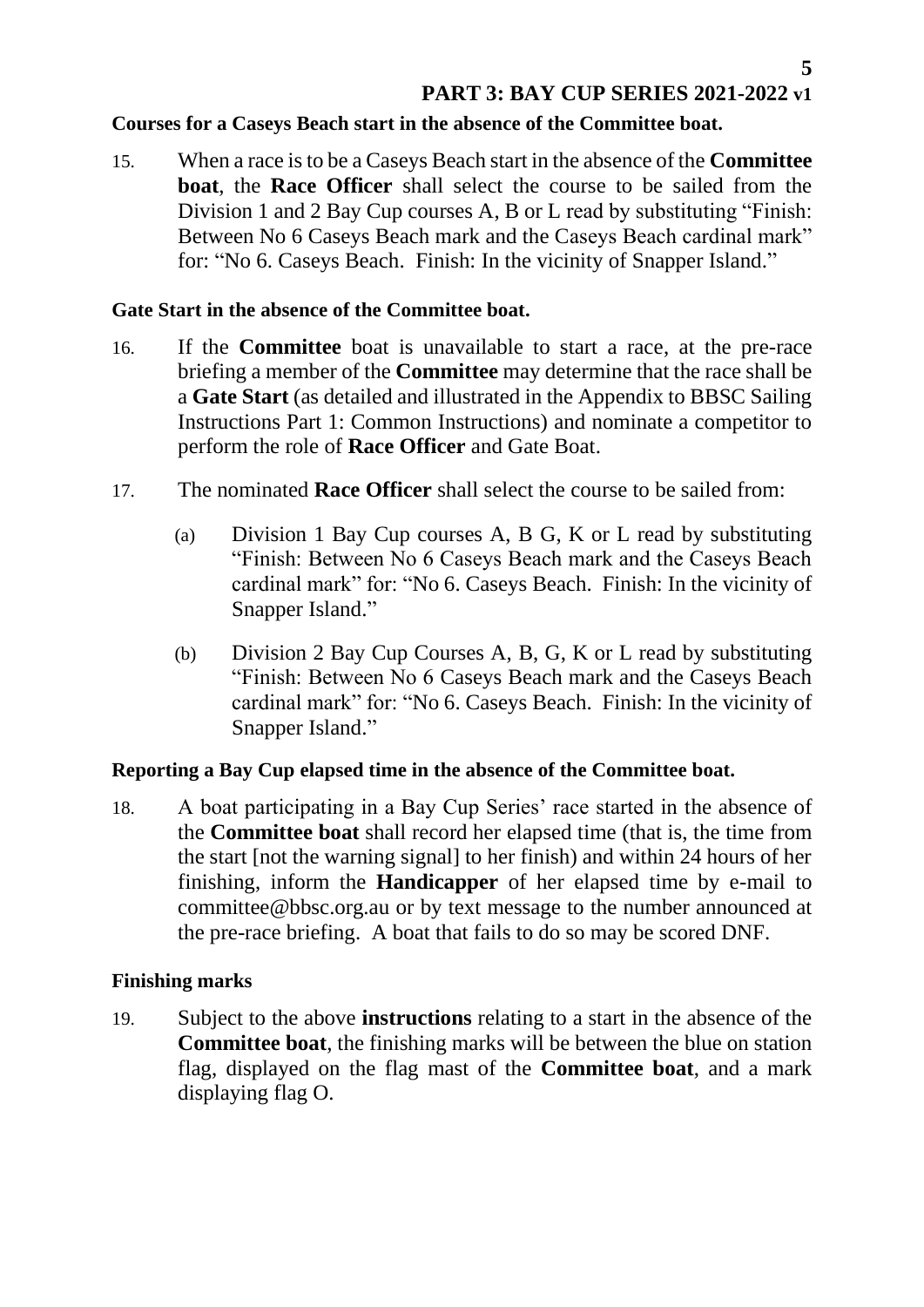## <span id="page-5-0"></span>**Finishing line position**

20. Subject to the above **instructions** relating to a start in the absence of the **Committee boat**, the approximate position of the finish line is specified in each course **instruction**.

## <span id="page-5-1"></span>**Time limits for Division 1 and 2 Bay Cup courses**

# <span id="page-5-2"></span>*Courses A - L*

- 21. The time limit for a Bay Cup Series race (other than a Sprint Race) is 3 hours from the starting signal.
- 22. Where a boat sails its course in a race in the Bay Cup Series (other than a Sprint Race) and finishes within the time limit, the race must be finished by each other boat in its division within:
	- (a) the time limit (3 hours); or
	- (b) one hour and fifteen minutes after the first boat in its division sails the course and finishes, whichever is the later. This changes Racing rule 35.
- 23. A boat failing to finish a race in the Bay Cup Series (other than a Sprint Race) within:
	- (a) the time limit (3 hours) or one hour and fifteen minutes after the first boat in its division sails the course and finishes; or
	- (b) the finish time specified in the **Program**,

will be scored DNF. This changes Racing rules 35 and A4.1

# <span id="page-5-3"></span>*Course N Sprint course time limit*

- 24. The time limit for a Sprint Race is one hour from the starting signal.
- 25. Where a boat sails a Sprint Race and finishes within the time limit, the race must be finished by each other boat within:
	- (a) the time limit (1 hour); or
	- (b) 30 minutes after the first boat sails the course and finishes,

whichever is the later. This changes Racing rule 35.

- 26. A boat in a Sprint Race in the Bay Cup Series failing to finish within:
	- (a) the time limit (1 hour); or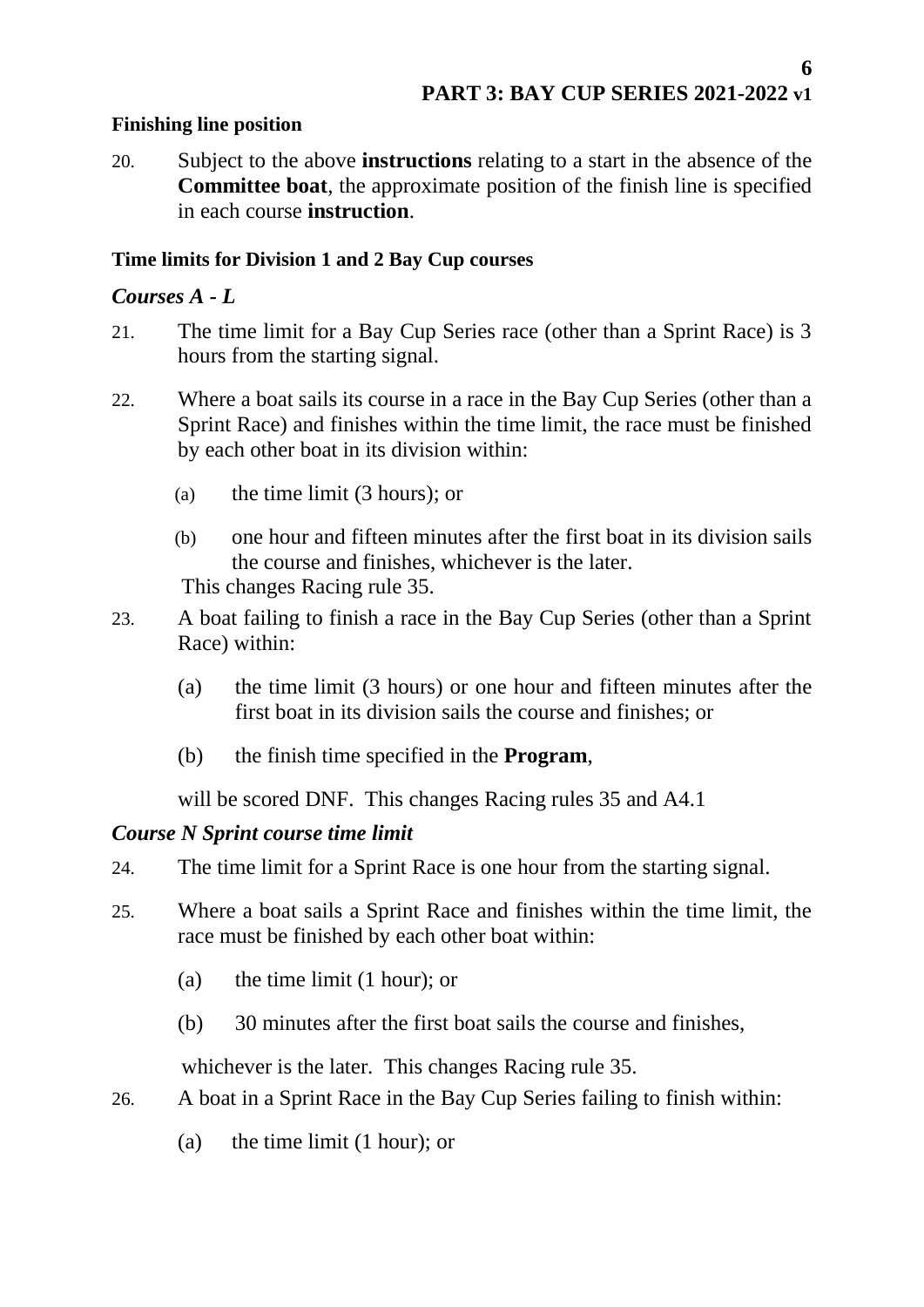(b) 30 minutes after the first boat sails the course and finishes,

will be scored DNF. This changes Racing rules 35 and A4.1.

## <span id="page-6-0"></span>**Change to Racing rule 28.2**

- 27. This **instruction** applies to each course for a race in a Division 1 or 2 Bay Cup Series other than the Sprint Course.
- 28. After the start, a boat shall not, unless it is finishing, pass through the finish line while the **Committee Boat** is in position at the finish line and displaying a blue on station flag.
- 29. A boat failing to observe this **instruction** shall be scored DSQ. This changes Racing rule 28.

## <span id="page-6-1"></span>**Course marks**

- 30. A course mark in the Bay Cup Series may be either a permanent mark or a laid mark.
- 31. Each permanent mark is yellow and referred to by a number as follows:

| <b>No 1: Square Head</b>      | No 2: Chain Bay       |  |  |  |
|-------------------------------|-----------------------|--|--|--|
| <b>No 3: Yellow Rock</b>      | <b>No 4:</b> Tollgate |  |  |  |
| No 5: Wimbie Beach            | No 6: Caseys Beach    |  |  |  |
| No 7: Marine Park Middle Mark |                       |  |  |  |

## 32. A laid mark:

- (c) may be a yellow, orange or pink inflatable mark; and
- (d) shall unless otherwise specified, be positioned in the vicinity of the starting line.

# <span id="page-6-2"></span>**Division 1 Bay Cup courses A-N.**

# <span id="page-6-3"></span>*Division 1, Course A. North East. Approximately 14nm. Starboard.*

**Start:** In the vicinity of Caseys Beach.

- No 2. Chain Bay.
- No 7. Middle Mark
- No 6. Caseys Beach.
- No 2. Chain Bay.
- No 6. Caseys Beach.
- No 2. Chain Bay.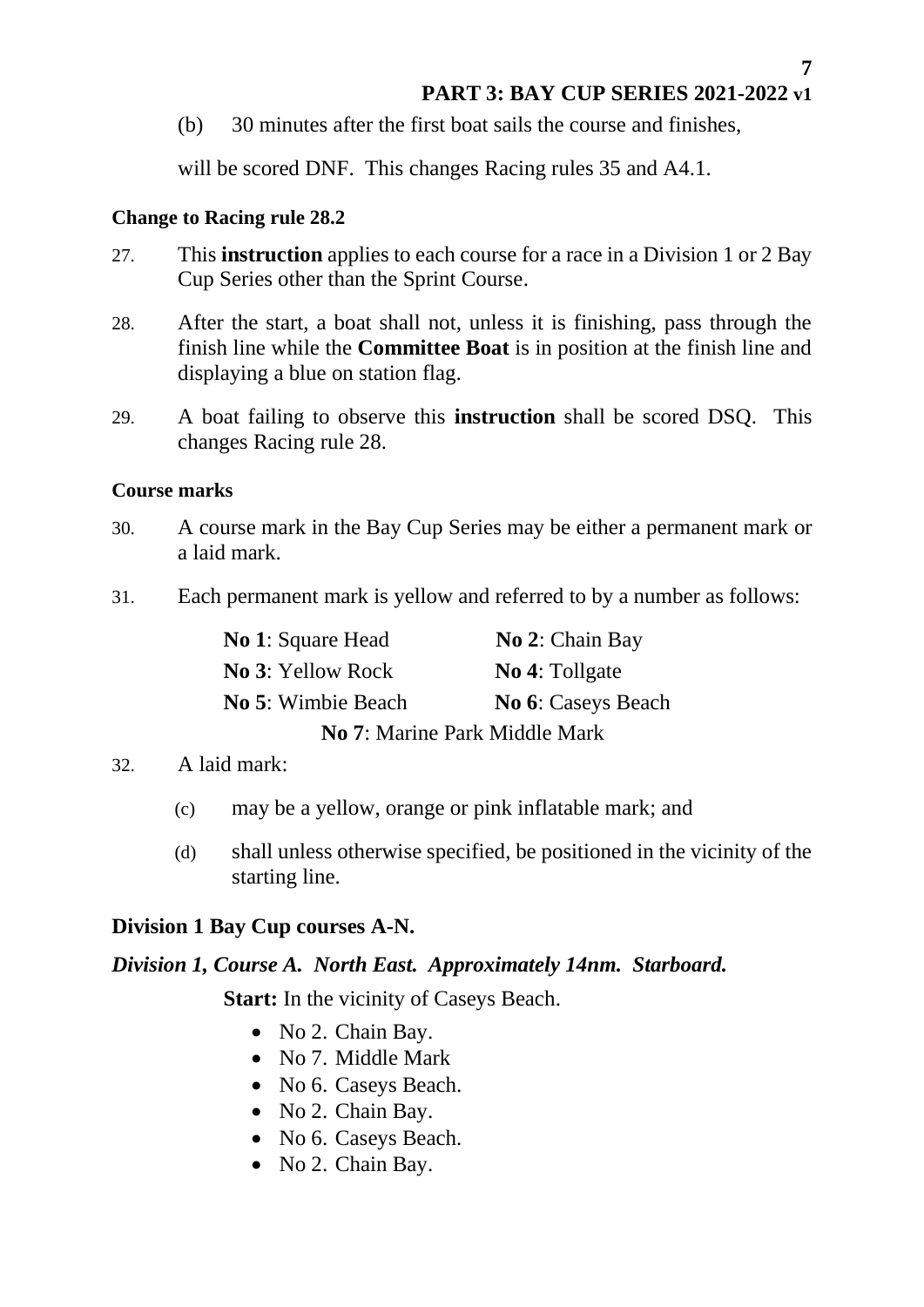- No 7. Middle Mark.
- No 6. Caseys Beach.

**Finish:** West of Snapper Island.

#### <span id="page-7-0"></span>*Division 1, Course B. East/nor/east. Approx. 11 nm. Starboard.*

**Start:** In the vicinity of Caseys Beach.

- No 3. Yellow Rock.
- No 4. Tollgate.
- No 6. Caseys Beach.
- No 3. Yellow Rock.
- No 6. Caseys Beach.

**Finish:** West of Snapper Island.

#### <span id="page-7-1"></span>*Division 1, Course C. East. Approximately 14nm. Starboard.*

**Start:** In the vicinity of Snapper Island.

- No 3. Yellow Rock.
- No 7. Middle Mark
- A laid mark in the vicinity of Snapper Island.
- No 3. Yellow Rock.
- A laid mark in the vicinity of Snapper Island.
- No 3. Yellow Rock.
- No 7. Middle Mark

**Finish:** West of Snapper Island.

#### <span id="page-7-2"></span>*Division 1, Course D. South East Long. Approximately 13nm.*

**Start:** Between Snapper Island and Chain Bay.

- No 4. Tollgate (**Starboard**).
- No 5. Wimbie Beach (**Starboard**).
- A laid mark between Snapper Island and Chain Bay (Starboard).
	- No 4. Tollgate (**Starboard**).
	- The laid mark (**Port**).

**Finish:** West of Snapper Island.

#### <span id="page-7-3"></span>*Division 1, Course E. South East Short. Approx 9.nm. Starboard*

**Start:** Between Snapper Island and Chain Bay.

• No 7. Middle Mark.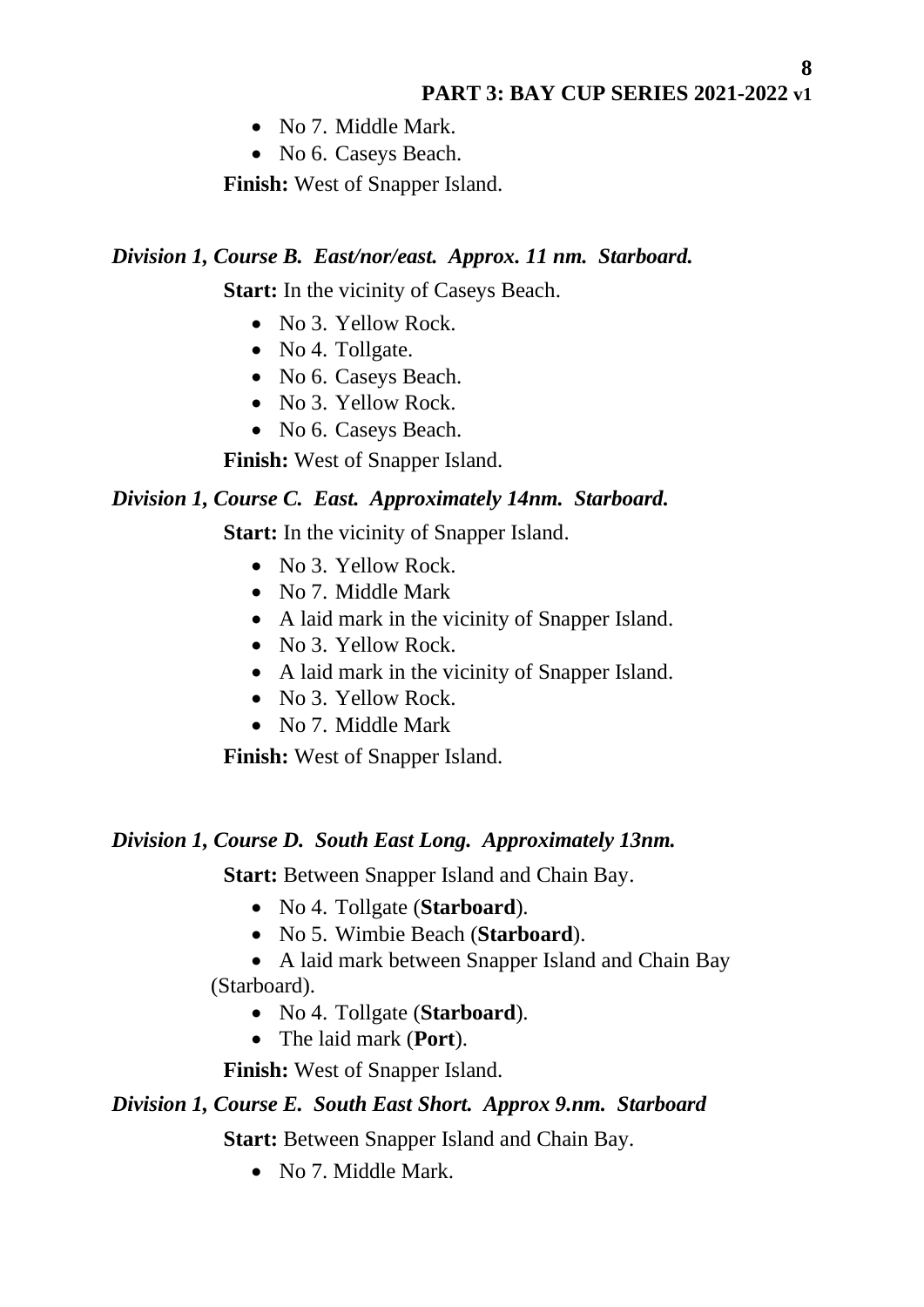- No 6. Caseys Beach.
- Laid Mark between Snapper Island and Long Beach.
- No 7. Middle Mark.

**Finish:** Between Snapper Island and Chain Bay.

### <span id="page-8-0"></span>*Division 1, Course F. South. Approximately 14nm. Port.*

**Start:** Between Snapper Island and Long Beach.

- No 5. Wimbie Beach.
- No 4. Tollgate.
- A laid mark between Snapper Island and Long Beach.
- No 5. Wimbie Beach.
- The laid mark.

**Finish:** West of Snapper Island.

## <span id="page-8-1"></span>*Division 1, Course G. South West. Approximately 14nm. Port.*

**Start:** In the vicinity of Chain Bay.

- No 6. Caseys Beach.
- No 7. Middle Mark
- No 2. Chain Bay.
- No 6. Caseys Beach.
- No 2. Chain Bay.
- No 6. Caseys Beach.
- No 7. Middle Mark.

**Finish:** In the vicinity of Chain Bay.

### <span id="page-8-2"></span>*Division 1, Course H. West. Approximately 12nm. Port.*

**Start:** In the vicinity of Chain Bay.

- No 1. Square Head.
- No 7. Middle Mark
- No 2. Chain Bay.
- No 1. Square Head.
- No 2. Chain Bay.
- No 1 Square Head.

**Finish:** West of Snapper Island.

### <span id="page-8-3"></span>*Division 1, Course I. North West. Approximately 12nm. Starboard.*

**Start:** In the vicinity of Snapper Island.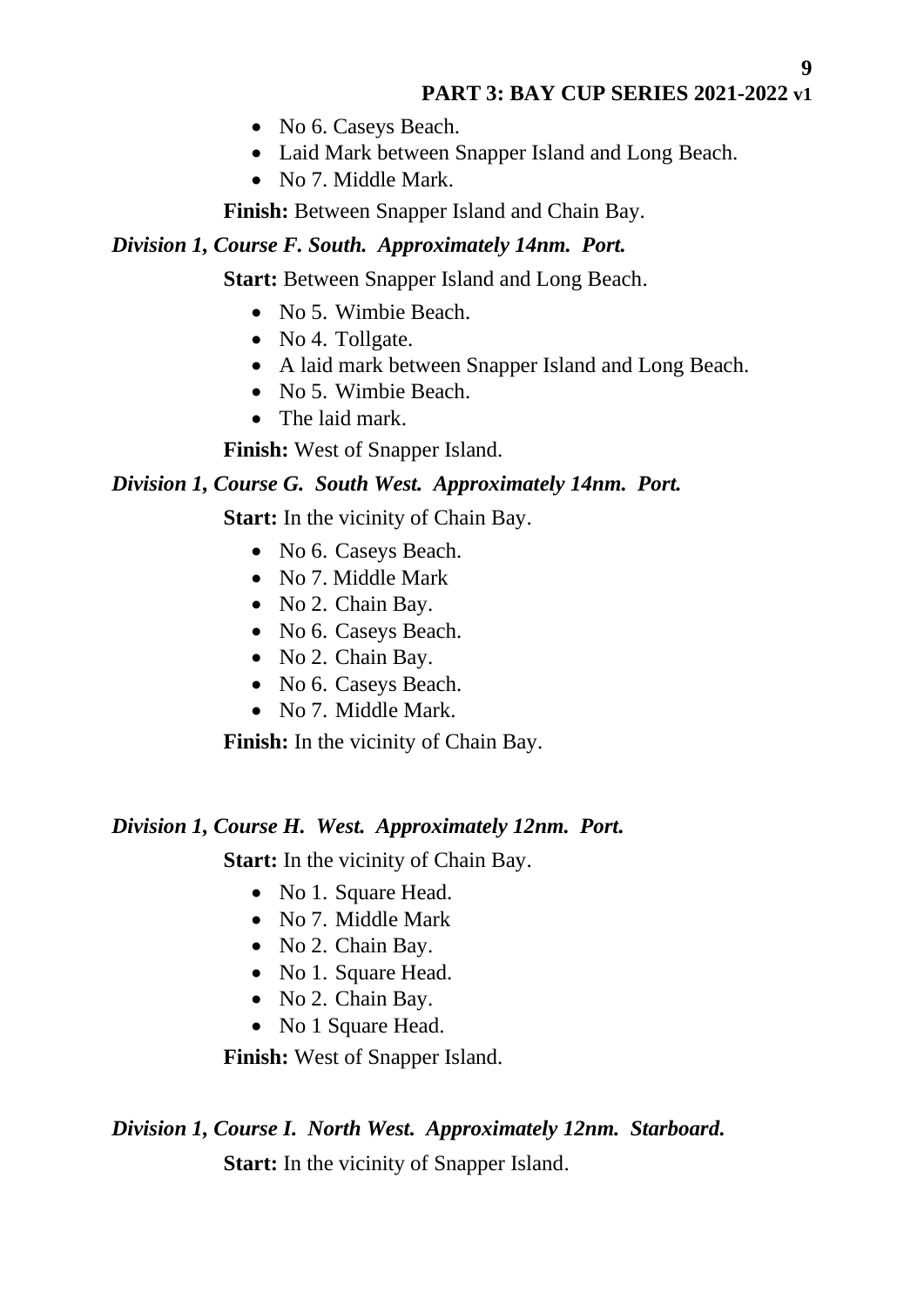- A laid mark approximately 250 metres to windward of the start.
- No 7. Middle Mark
- The laid mark.
- No 2. Chain Bay.
- No 7. Middle Mark.
- The laid mark.
- No 7. Middle Mark.

**Finish:** In the vicinity of the laid mark.

## <span id="page-9-0"></span>*Division 1, Course J. North. Approximately 12nm. Starboard.*

**Start:** In the vicinity of Snapper Island.

- A laid mark approximately 250 metres to windward of the start.
- No 7. Middle Mark
- No 5. Wimbie Beach
- The laid mark.
- No 7. Middle Mark
- No 5. Wimbie Beach

**Finish:** In the vicinity of the laid mark.

## <span id="page-9-1"></span>*Division 1, Course K. Pentastar. Approximately 17nm. Port.*

**Start:** Approximately 250 metres downwind of the Middle Mark.

- No 7. Middle Mark.
- No 2. Chain Bay.
- No 7. Middle Mark.
- No 3. Yellow Rock.
- No 7. Middle Mark.
- No 4. Tollgate.
- No 7. Middle Mark.
- No. 5. Wimbie Beach.
- No 7. Middle Mark.
- No 6. Caseys Beach.
- No 7. Middle Mark.

**Finish**. In the Vicinity of Snapper Island.

## <span id="page-9-2"></span>*Division 1, Course L. Heavy Weather 1. Approx. 10.3nm. Port.*

**Start:** In the vicinity of Chain Bay.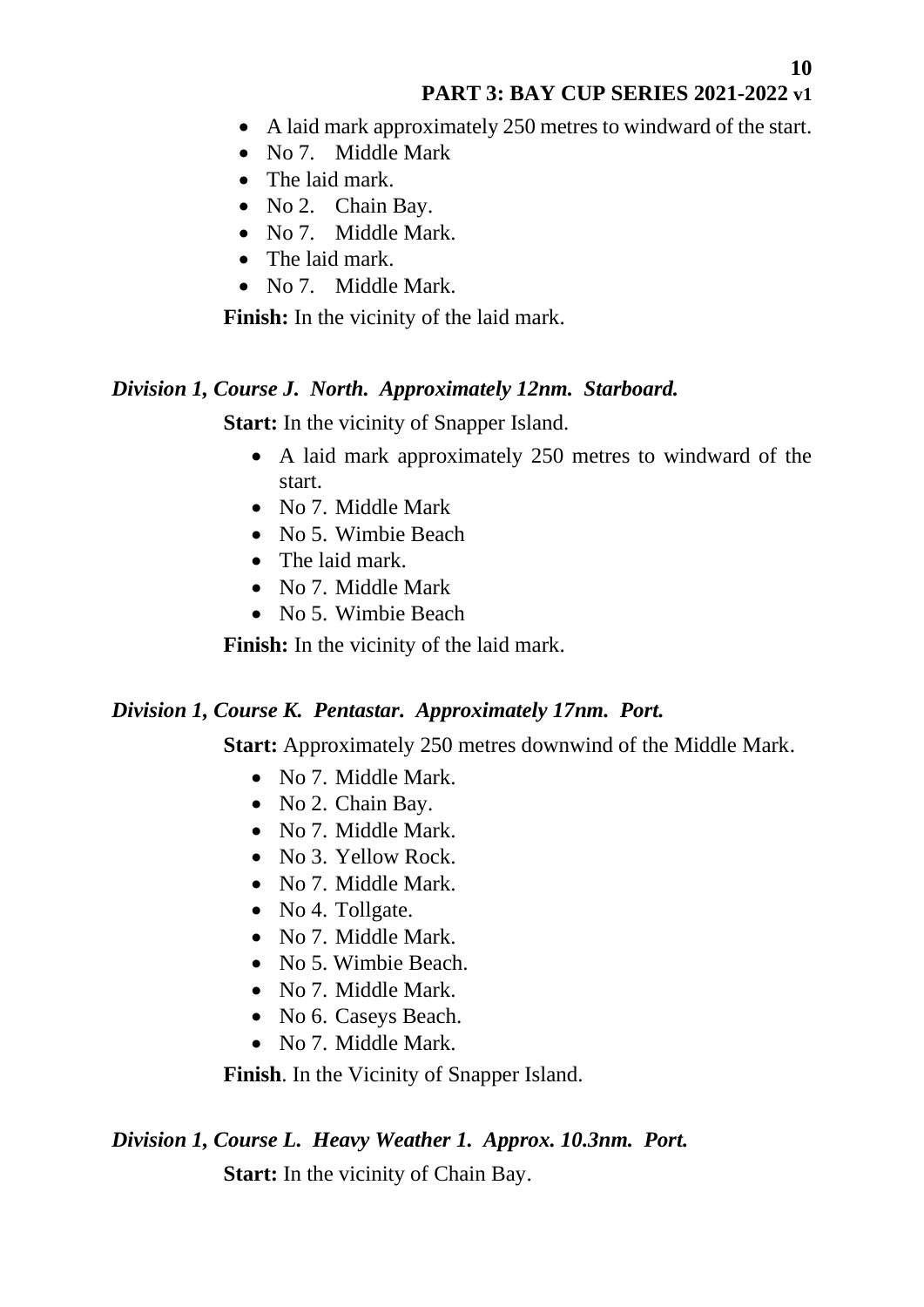- No 1. Square Head.
- No 6. Caseys Beach.
- No 2. Chain Bay.
- No 1. Square Head.
- No 6. Caseys Beach.
- No 2. Chain Bay.

**Finish**: In the Vicinity of Snapper Island.

#### <span id="page-10-0"></span>*Division 1, Course M. Heavy Weather 2. Approx. 9.8nm. Port.*

**Start:** In the vicinity of Caseys Beach.

- No 2. Chain Bay.
- No 1. Square Head.
- No 6. Caseys Beach.
- No 2 Chain Bay.
- No 1. Square Head.
- No 6. Caseys Beach.

**Finish**: In the vicinity of Snapper Island.

#### <span id="page-10-1"></span>*Division 1, Course N. The Sprint Race. Approximately 4nm.*

**Marks:** A laid mark at each end of a windward/leeward leg, the windward mark being designated Mark 1 and the leeward mark being designated Mark 2 as illustrated in the following Sprint Race Course Diagram.

**Start/Finish:** The start/finish will be positioned approximately halfway between each mark as illustrated in the following Sprint Race Course Diagram.

**Gate:** After the start, the starting line shall be treated as a gate. A boat shall pass through the gate on a windward leg. A boat shall **not** pass through the gate on a leeward/downwind leg sailing towards Mark 2 and may leave the gate to port or to starboard. This changes Racing rule 28.

#### **Start:**

- Sprint Mark No 1. Port
- Sprint Mark No 2. Port.
- Gate
- Sprint Mark No1. Port
- Sprint Mark No  $2 -$  Port

#### **Finish.**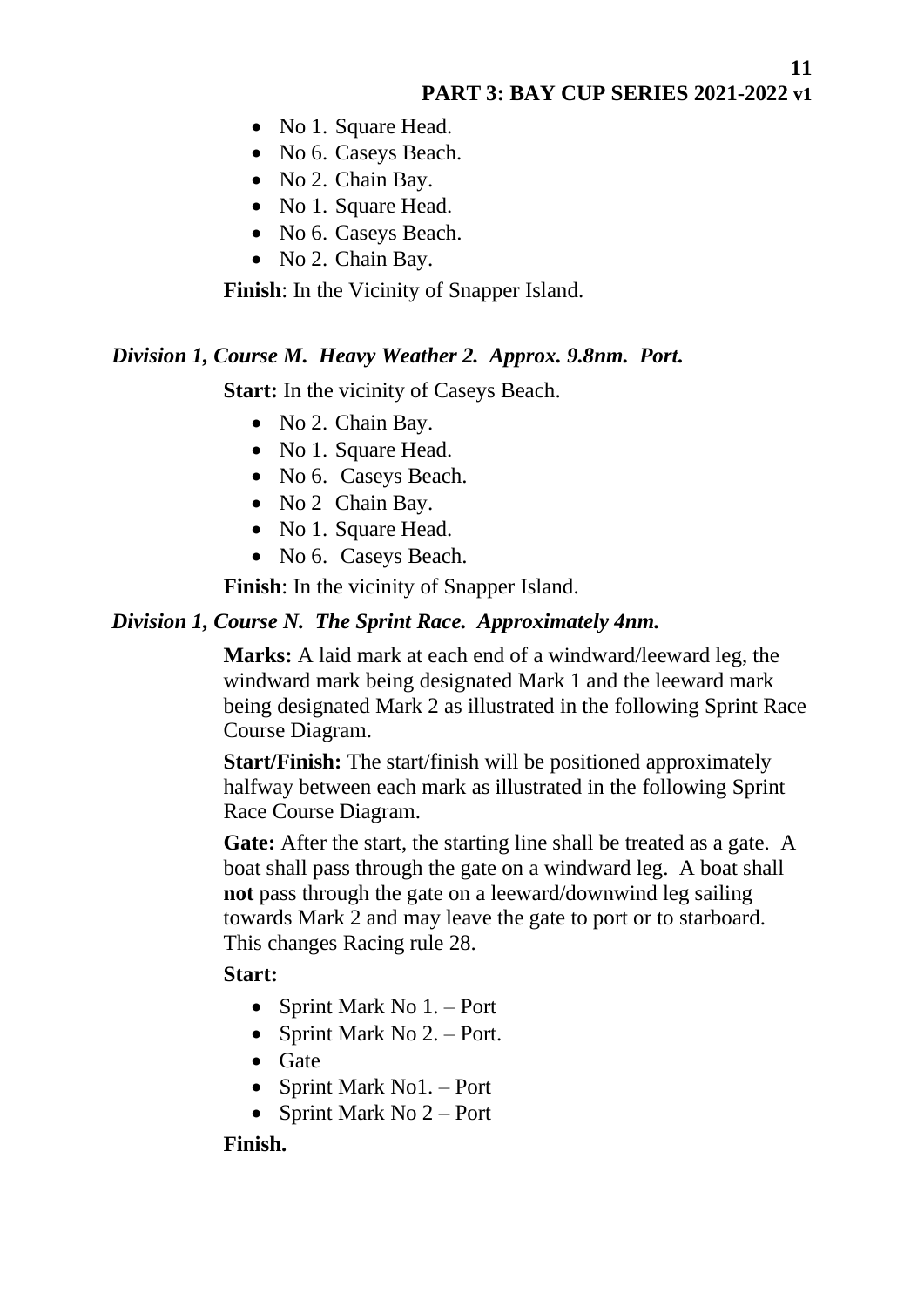# **PART 3: BAY CUP SERIES 2021-2022 v1 BALANCE OF PAGE INTENTIONALLY BLANK. SEE OVER FOR A DIVISION 1 COURSE N DIAGRAM.**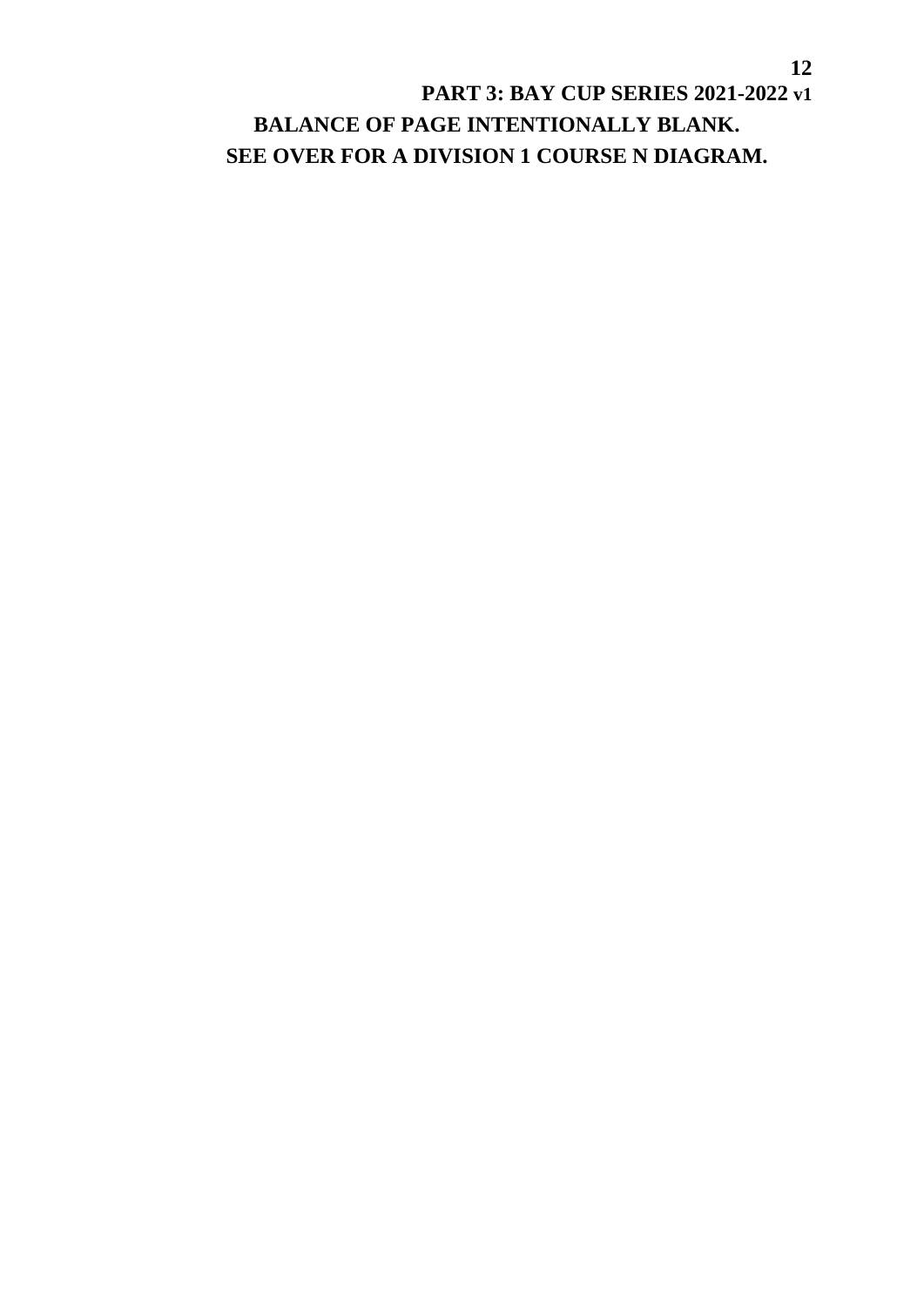

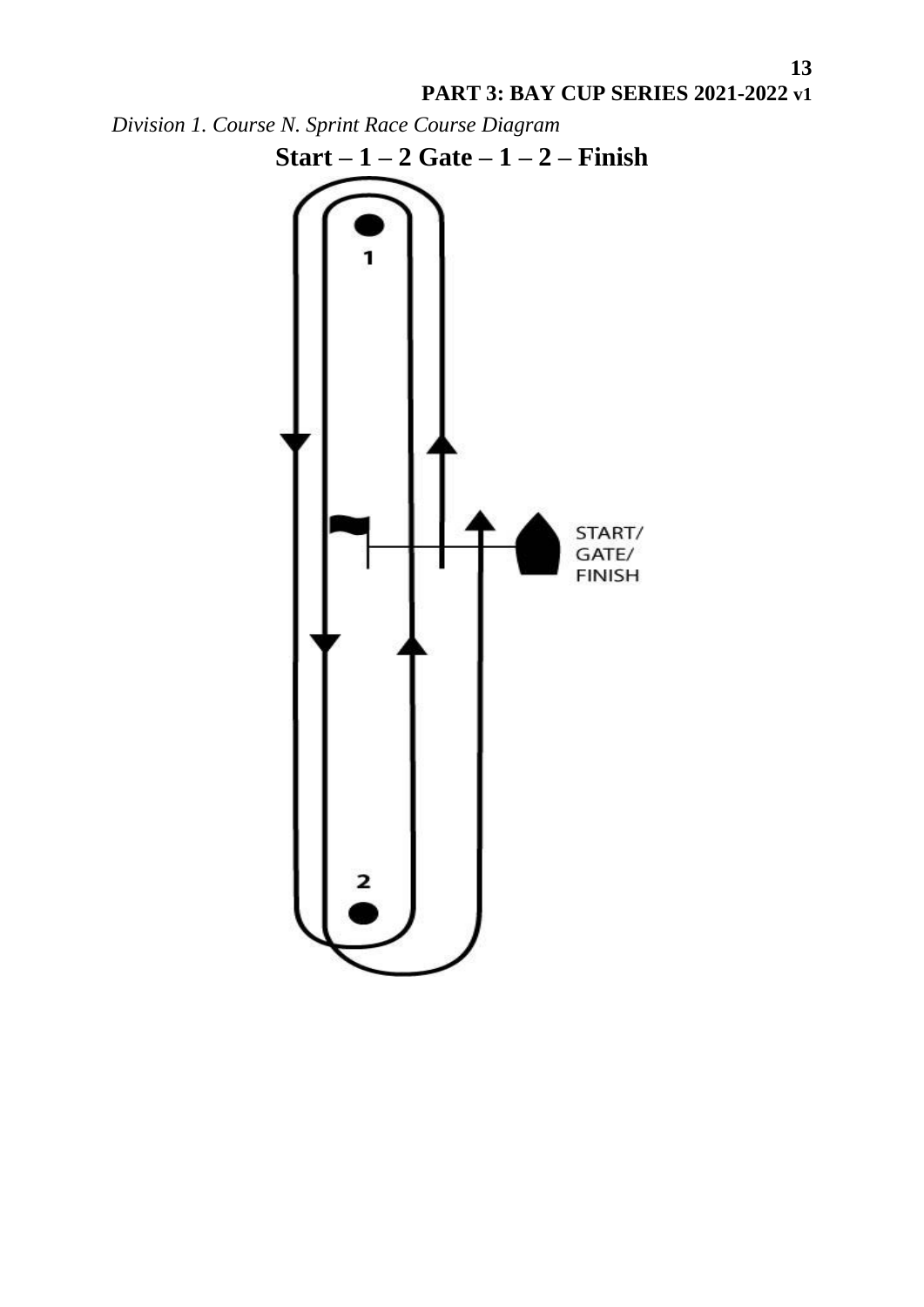## <span id="page-13-0"></span>**Division 2 Bay Cup Courses A-M.**

## <span id="page-13-1"></span>*Division 2, Course A. North East. Approximately 9nm. Starboard.*

**Start:** In the vicinity of Caseys Beach.

- No 2. Chain Bay.
- No 7. Middle Mark
- No 6. Caseys Beach.
- No 2. Chain Bay.
- No 6. Caseys Beach.

**Finish:** West of Snapper Island.

## <span id="page-13-2"></span>*Division 2, Course B. East/nor/east. Approx. 11nm. Starboard.*

**Start:** In the vicinity of Caseys Beach.

- No 3. Yellow Rock.
- No 4. Tollgate.
- No 6. Caseys Beach.
- No 3. Yellow Rock.
- No 6. Caseys Beach.

**Finish:** West of Snapper Island.

## <span id="page-13-3"></span>*Division 2, Course C. East. Approximately 9nm. Starboard.*

**Start:** In the vicinity of Snapper Island.

- No 3. Yellow Rock.
- No 7. Middle Mark
- A laid mark in the vicinity of Snapper Island.
- No 3. Yellow Rock.

**Finish:** West of Snapper Island.

## <span id="page-13-4"></span>*Division 2, Course D. South East. Approximately 8nm. Starboard.*

**Start:** Between Snapper Island and Chain Bay.

- No 4. Tollgate.
- No 5. Wimbie Beach.

**Finish:** West of Snapper Island.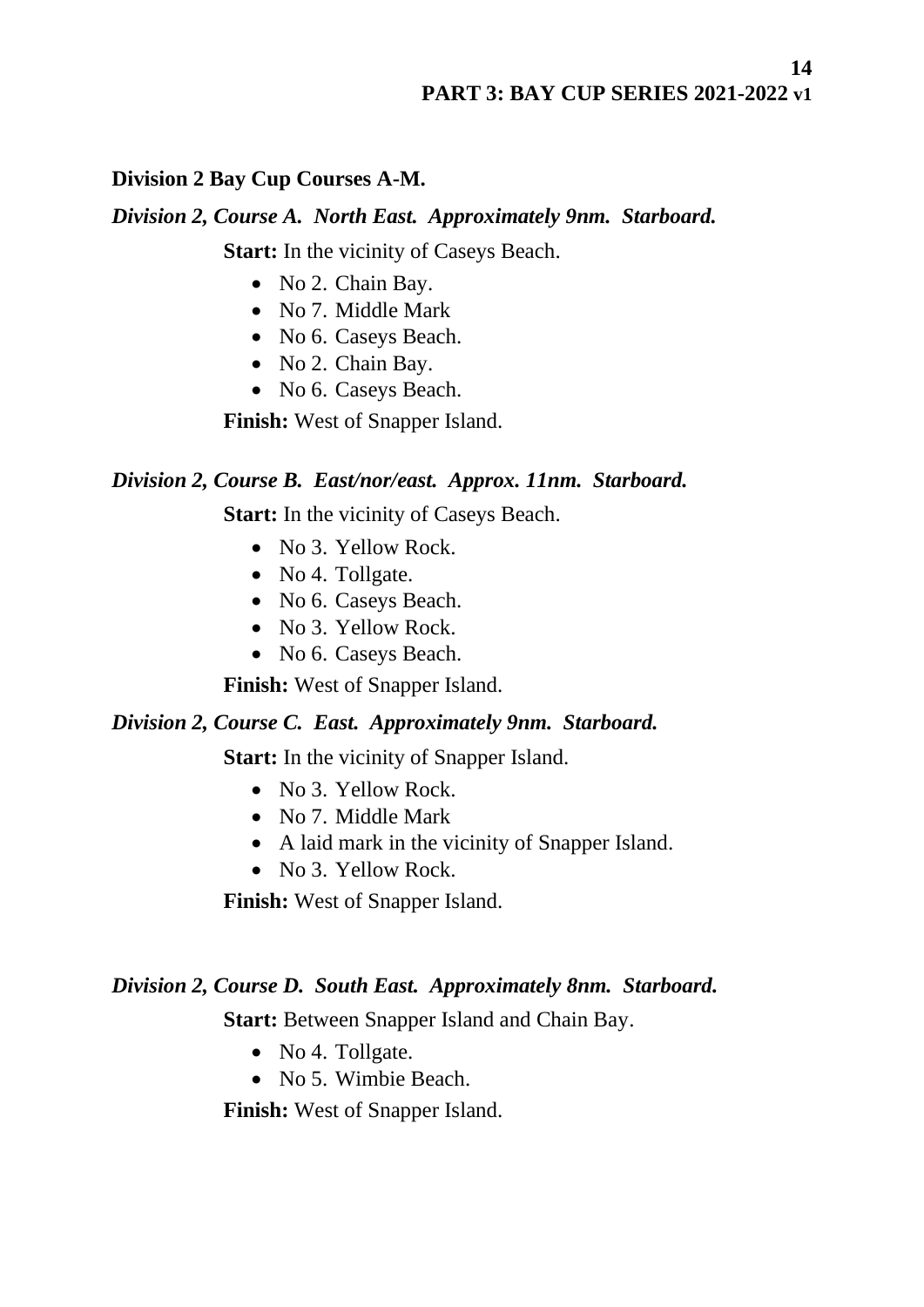## <span id="page-14-0"></span>*Division 2, Course E. South East Short. Approx 8.nm. Starboard*

**Start:** Between Snapper Island and Chain Bay.

- No 7. Middle Mark.
- No 6. Caseys Beach.

**Finish:**Between Snapper Island and Chain Bay.

## <span id="page-14-1"></span>*Division 2, Course F. South. Approximately 9nm. Port.*

**Start:** Between Snapper Island and Long Beach.

- No 5. Wimbie Beach.
- No 4. Tollgate.
- A laid mark between Snapper Island and Long Beach.

**Finish:** West of Snapper Island.

## <span id="page-14-2"></span>*Division 2, Course G. South West. Approximately 9nm. Port.*

**Start:** In the vicinity of Chain Bay.

- No 6. Caseys Beach.
- No 7. Middle Mark
- No 2. Chain Bay.
- No 6. Caseys Beach.

**Finish:** In the vicinity of Chain Bay.

## <span id="page-14-3"></span>*Division 2, Course H. West. Approximately 8nm. Port.*

**Start:** In the vicinity of Chain Bay.

- No 1. Square Head.
- No 7. Middle Mark
- No 2. Chain Bay.
- No 1. Square Head.

**Finish:** West of Snapper Island.

## <span id="page-14-4"></span>*Division 2, Course I. North West. Approximately 10nm. Starboard.*

**Start:** In the vicinity of Snapper Island.

- A laid mark approximately 250 metres to windward of the start.
- No 7. Middle Mark
- The laid mark.
- No 2. Chain Bay.
- No 7. Middle Mark.

**Finish:** In the vicinity of the laid mark.

<span id="page-14-5"></span>*Division 2, Course J. North. Approximately 11nm. Starboard.*

**Start:** In the vicinity of Snapper Island.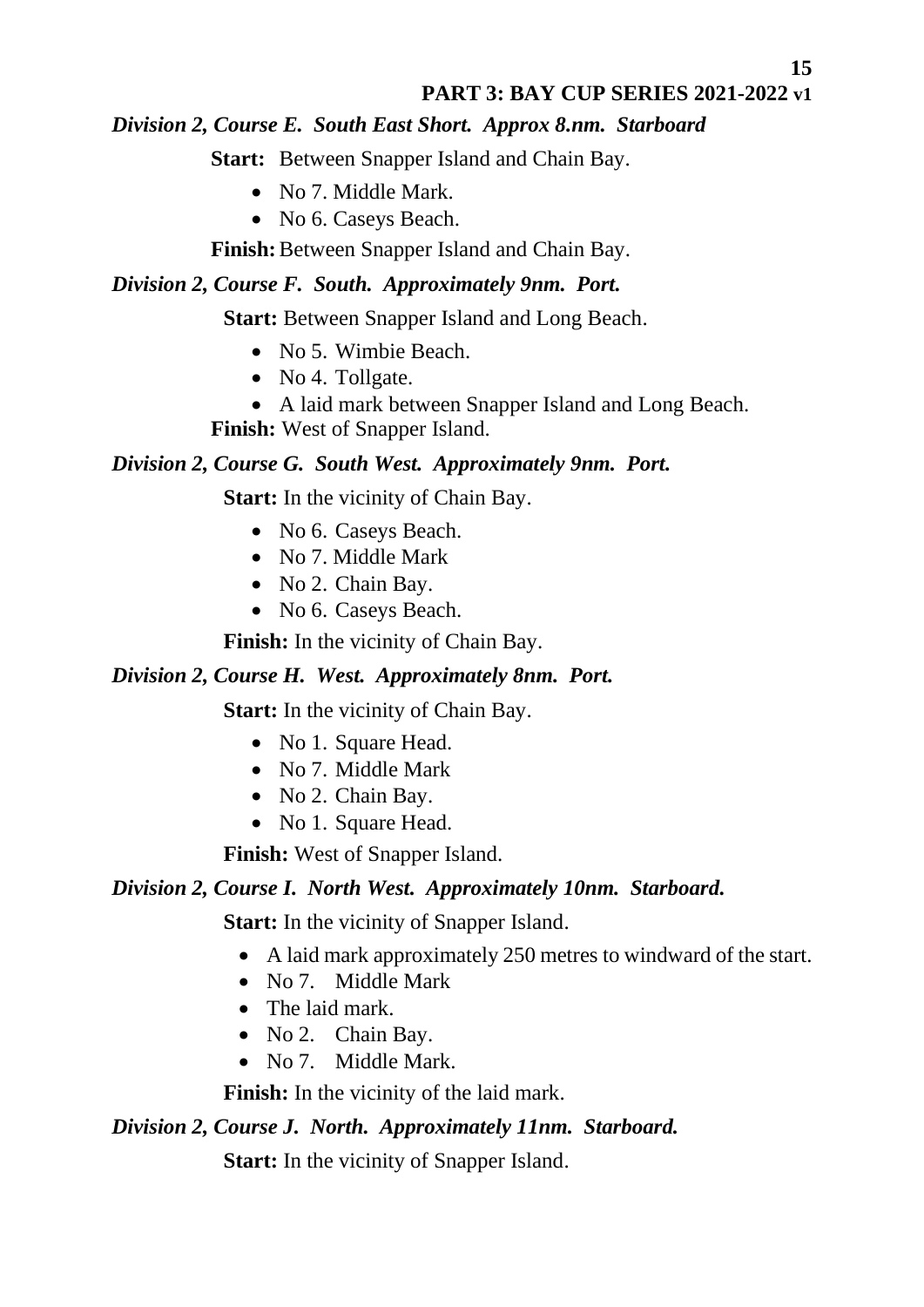- A laid mark approximately 250 metres to windward of the start.
- No 7. Middle Mark
- No 5. Wimbie Beach
- The laid mark.
- No 5. Wimbie Beach

**Finish:** In the vicinity of the laid mark.

#### <span id="page-15-0"></span>*Division 2, Course K. Pentastar. Approximately 17nm. Port.*

**Start:** Approximately 250 metres downwind of the Middle Mark.

- No 7. Middle Mark.
- No 2. Chain Bay.
- No 7. Middle Mark.
- No 3. Yellow Rock.
- No 7. Middle Mark.
- No 4. Tollgate.
- No 7. Middle Mark.
- No. 5. Wimbie Beach.
- No 7. Middle Mark.
- No 6. Caseys Beach.
- No 7. Middle Mark.

**Finish**: In the vicinity of Snapper Island.

#### <span id="page-15-1"></span>*Division 2, Course L. Heavy Weather 1. Approximately 10nm. Port.*

**Start:** In the vicinity of Chain Bay.

- No 1. Square Head.
- No 6. Caseys Beach.
- No 2. Chain Bay.
- No 1. Square Head.
- No 6. Caseys Beach.
- No 2. Chain Bay.

**Finish:** In the vicinity of Snapper Island.

### <span id="page-15-2"></span>*Division 2, Course M. Heavy Weather 2. Approximately 9nm. Port.*

**Start:** In the vicinity of Caseys Beach.

• No 2. Chain Bay.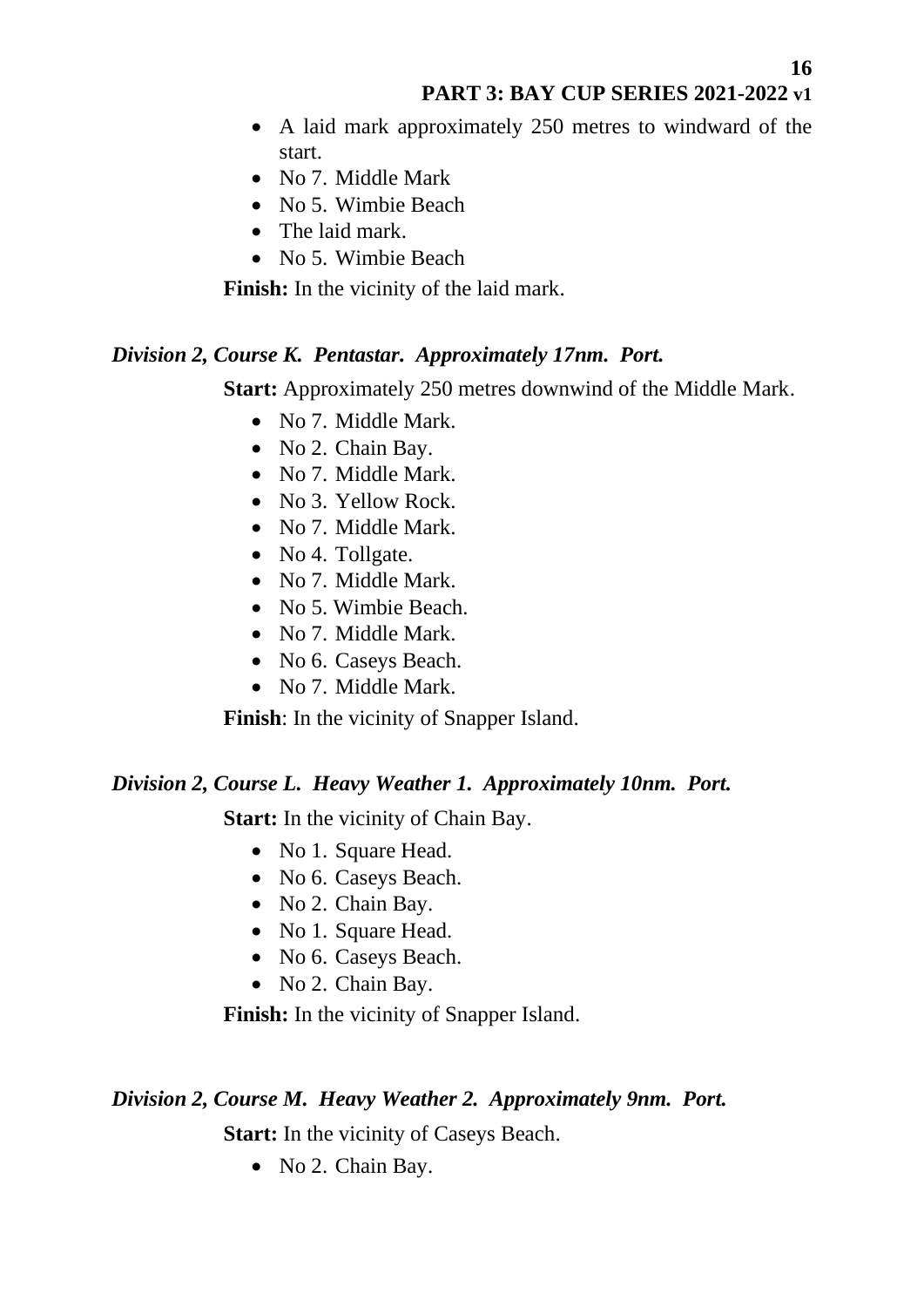- No 1. Square Head.
- No 6. Caseys Beach.
- No 2 Chain Bay.
- No 1. Square Head.
- No 6. Caseys Beach.

**Finish:** In the vicinity of Snapper Island.

#### <span id="page-16-0"></span>*Division 2, Course N. The Sprint Race. Approximately 3nm.*

**Marks:** A laid mark at each end of a windward/leeward leg, the windward mark being designated Mark 1 and the leeward mark being designated Mark 2 as illustrated in the following Sprint Race Course Diagram.

**Start/Finish:** The start/finish will be positioned approximately halfway between each mark as illustrated in the following Sprint Race Course Diagram.

Gate: After the start, the starting line shall be treated as a gate. A boat shall pass through the gate on a windward leg. A boat shall **not** pass through the gate on a leeward/downwind leg sailing towards Mark 2 and may leave the gate to port or to starboard. This changes Racing rule 28.

#### **Start**

- Sprint Mark No 1. Port
- Sprint Mark No  $2. -$  Port.
- Gate
- Sprint Mark No1. Port
- Sprint Mark No  $2 -$  Port

**Finish:** As illustrated in the Sprint Race Course Diagram.

#### **BALANCE OF PAGE INTENTIONALLY BLANK**

#### **SEE OVER FOR A DIVISION 2 COURSE N DIAGRAM.**